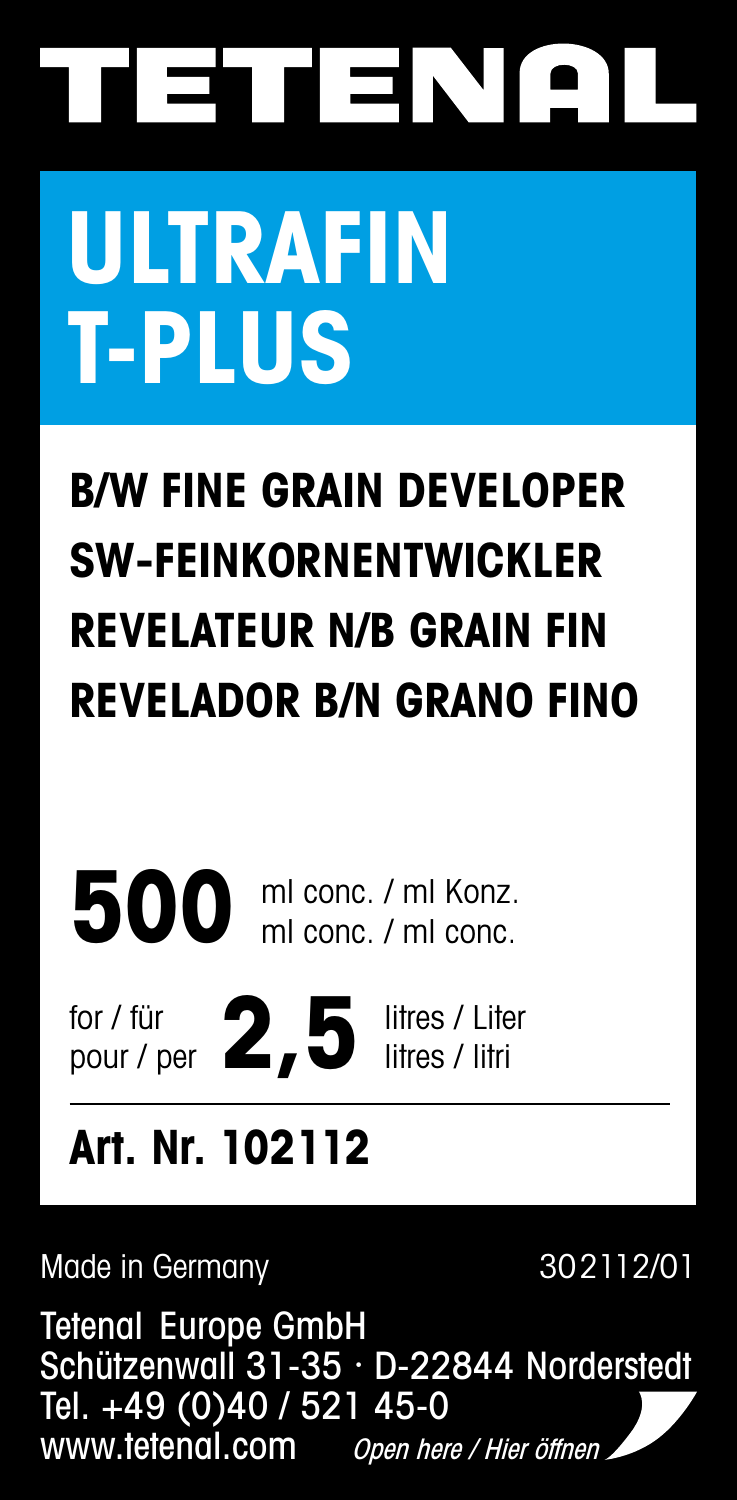**APPLICATION EN** Fine Grain Developer for T-Grain and all conventional B/W Negative Films.

**MIXING** 1 part concentrate plus 4 parts water (1+4)

#### **KEEPING PROPORTIES**

Concentrate: unopened bottle max. 2 years, opened bottle max. 6 month. Fresh working solution: max. 2 month.

### **CAPACITY PER LITRE WORKING SOLUTION**

| Films 135-36 or 120          | Time           |  |  |  |  |
|------------------------------|----------------|--|--|--|--|
| 1 – 4                        | standard       |  |  |  |  |
| $5 - 8$                      | plus 1 minute  |  |  |  |  |
| $9 - 12$                     | plus 2 minutes |  |  |  |  |
| $\mathbf{A} \cap \mathbf{B}$ |                |  |  |  |  |

Max. 12 films per litre

#### **ANWENDUNGSGEBIET UND WIRKUNG DE**

Feinkornentwickler für SW-Negativfilme mit T-Kristall-Technologie (T-Grain) und konventionelle S/W Filme.

**ANSATZ** 1 Teil Konzentrat plus 4 Teile Wasser (1+4)

#### **HALTRARKEIT**

Konzentrat: Ungeöffnet max. 2 Jahre, geöffnet max. 6 Monate. Frische Arbeitslösung: Max. 2 Monate.

#### **KAPAZITÄT PRO LITER ARBEITSLÖSUNG**

| Filme 135-36 oder 120   | Zeit           |  |  |  |  |
|-------------------------|----------------|--|--|--|--|
| 1 – 4                   | Standard       |  |  |  |  |
| $5 - 8$                 | plus 1 Minute  |  |  |  |  |
| $9 - 12$                | plus 2 Minuten |  |  |  |  |
| Max. 12 Filme pro Liter |                |  |  |  |  |

#### **DOMAINE D'APPLICATION ET PROPRIETES FR**

Révélateur grain fin pour films en noir et blanc basés sur la technologie dite «Grain-T» et aussi aux films usuels.

**PREPARATION** 1 part de concentré plus 4 part de l'eau (1+4)

### **DURABILITÉ**

Concentré: fermé max. 2 ans, ouvert: max. 6 mois. Solution d´emploi fraîche (bouteille pleine): max. 2 mois.

#### **RENDEMENT PAR LITRE SOLUTION D'EMPLOI**

| Films 135-36 ou 120     | Temps             |  |  |  |  |
|-------------------------|-------------------|--|--|--|--|
| 1 – 4                   | standard          |  |  |  |  |
| $5 - 8$                 | en plus 1 ninute  |  |  |  |  |
| $9 - 12$                | en plus 2 minutes |  |  |  |  |
| Max. 12 films par litre |                   |  |  |  |  |